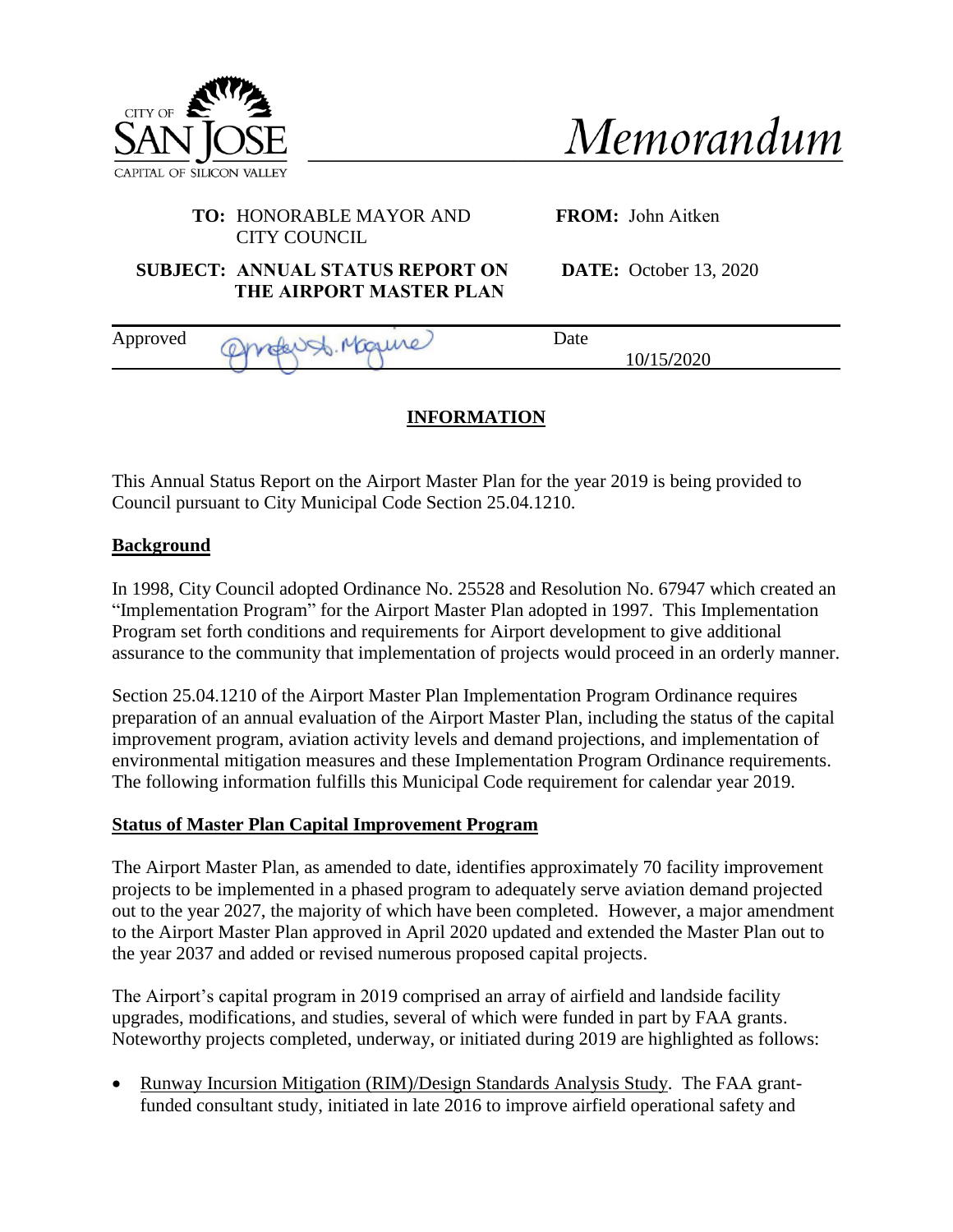HONORABLE MAYOR AND CITY COUNCIL October 13, 2020 **Subject: Annual Status Report on the Airport Master Plan** Page 2

compliance with current FAA airfield design standards, continued to progress toward completion. An updated Airport Layout Plan displaying the recommended airfield modification and safety improvements was submitted to the FAA for required review and approval. Completion of the RIM Study, including FAA approval of the updated Airport Layout Plan, is expected by late 2020.

• Airport Master Plan Amendment. The proposed major amendment to the adopted Airport Master Plan progressed through the CEQA process in 2019. The amendment extends the Master Plan horizon year from 2027 to 2037, modifies the current Master Plan's facility development program to adequately serve the updated long-range demand, and incorporates the airfield safety/design improvements identified in the Runway Incursion Mitigation/Design Standards Analysis Study. A Draft Environmental Impact Report (DEIR) was issued for public review by PBCE in November 2019. [note: Council certification of the new Airport Master Plan EIR and adoption of the amended Airport Master Plan occurred April 28, 2020.]

## **Completed Capital Projects**

- Terminal B Interim Expansion 6 gates  $(\#31-36)$ , 30,000 sq. ft. modular facility.
- Terminal B Apron Rehabilitation (Phases  $2 \& 3$ ) FAA grant-funded replacement of 200,000 sq. ft. of deteriorated aircraft pavement located south of Terminal B.
- Airfield Electrical Rehabilitation (Phase 1) FAA grant-funded upgrades to airfield signage/lighting system.

## **Projects Under Design/Construction**

- Aircraft Rescue & Fire Fighting building (ARFF) Design initiated in Summer 2019 for an upgraded and expanded Fire Station 20 located on the southwest side of the Airport.
- Economy Lot Parking Garage Design initiated in Fall 2019 for the first phase of a multistory public parking garage to add approximately 900 net new parking spaces at Parking Lot 1 northeast of Terminal A.

## **Status of Airport Activity Levels**

The following table presents annual aviation activity levels over the last three years along with the new long-range projections contained in the proposed amendment to the Airport Master Plan.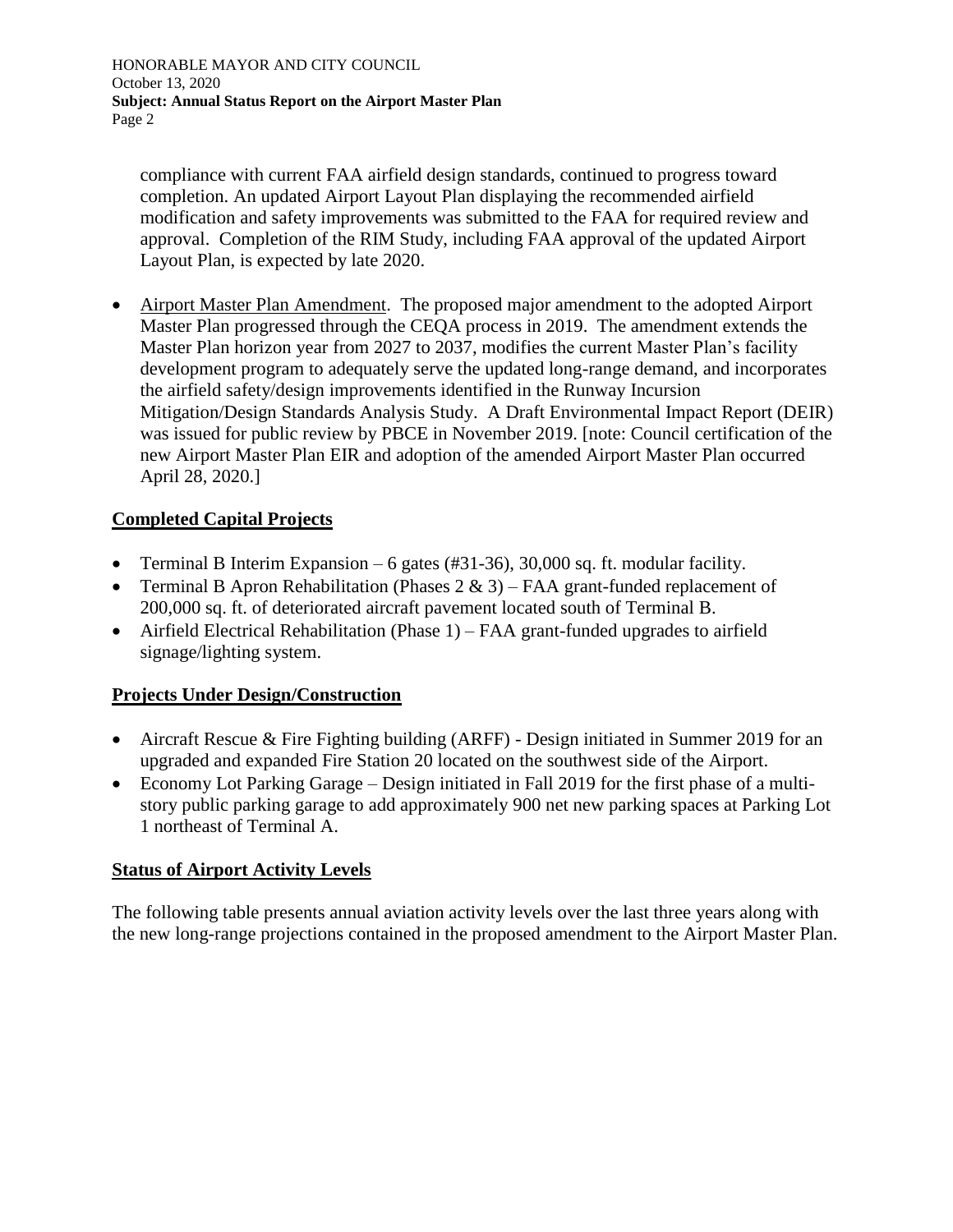|                                        | 2017       | 2018       | 2019             | Projected 2037* |
|----------------------------------------|------------|------------|------------------|-----------------|
| <b>Air Passengers</b>                  | 12,480,232 | 14,319,292 | 15,650,444       | 22,532,000      |
| Cargo Tonnage                          | 61,365     | 60,182     | 55,197           | 100,200         |
| <b>Based General Aviation Aircraft</b> | 133        | 137        | 139              | 164             |
| <b>Airline Passenger Operations</b>    | 119,514    | 135,132    | 147,430          | 183,920         |
| <b>All-Cargo Operations</b>            | 1,606      | 1,590      | 1,516            | 1,960           |
| <b>General Aviation Operations</b>     | 34,518     | 36,418     | $54,706^{\rm l}$ | 51,580          |
| <b>Military Operations</b>             | 216        | 243        | 203              | 250             |
| <b>Total Operations</b>                | 155,854    | 173,389    | 207,111          | 237,710         |

## **Airport Activity Levels and Master Plan Forecasts**

\*Replaces projections for the current Master Plan's horizon year of 2027.

<sup>1</sup> Includes "Air Taxi/Commuter" operations, a category not included in previous year activity reports

The 15.7 million passengers served in 2019 was a 9.3% increase from 2018, again one of the highest rates of airport growth in the country, and the seventh consecutive year of increased passenger activity at SJC. The number of passenger airline operations in 2019 (over 147,000) also increased by a comparable percentage (9.1%) from 2018, reflecting flights added by several new and incumbent airlines and again demonstrating that local passenger demand can support additional airline service. Southwest has remained the leading airline at SJC, accounting for close to half of all passengers and airline operations.

Passenger activity decreased slightly at both San Francisco International (SFO) and at Oakland International (OAK) airports in 2019. Combining the three airports, overall Bay Area air passenger traffic increased 1% from 2018, with SJC increasing its share of the regional total to 18%. Staff continues to monitor activity levels and work with airlines on providing service that meets the air travel needs of Silicon Valley residents and businesses.

In other segments of Airport activity in 2019, air cargo tonnage carried by both passenger airlines and all-cargo airlines decreased (8.3%) from 2018 along with the number of all-cargo airline operations (4.7%). General aviation (non-airline and non-military) aircraft operations increased by 50.2% in 2019, due to the inclusion of the Air Taxi/Commuter category into General Aviation operations.

Total aircraft operations at the Airport in 2019 (207,111), including passenger airlines, all-cargo airlines, general aviation, and military, increased (19.4%) from 2018. Overall, aviation activity levels in 2019 remained consistent with the long-term demand projections for the year 2027 contained in the current Airport Master Plan, as well as with the updated demand for 2037. It should be noted, however, that the COVID-19 pandemic has significantly impacted aviation activity beginning in March 2020. Activity levels are not expected to return to the volumes achieved in 2019 at least until the year 2022. The impact on the Airport's long-term growth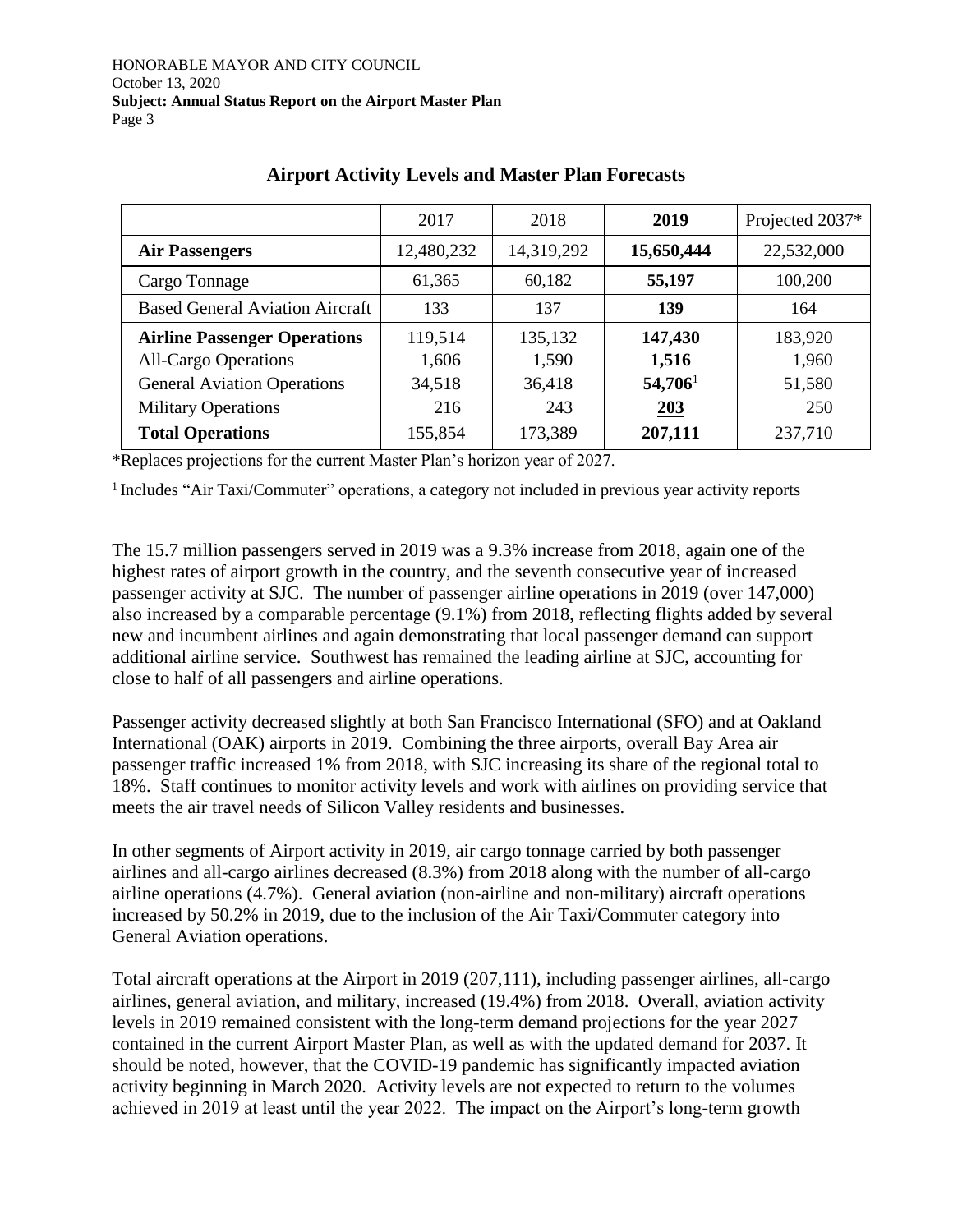HONORABLE MAYOR AND CITY COUNCIL October 13, 2020 **Subject: Annual Status Report on the Airport Master Plan** Page 4

projections is currently unknown. Staff will continue to monitor and report on the effects and recovery from the pandemic.

## **Status of Implementation Program Requirements**

**Attachment 1** provides a 4-page itemized listing and status report on compliance with the adopted 1998 Airport Master Plan Implementation Program.

## **Status of EIR Mitigation Measures**

**Attachment 2** provides a 2-page itemized listing and status report on implementation of the environmental mitigation measures identified in the 1997 Airport Master Plan Environmental Impact Report (EIR) and the 2003 Supplemental EIR. [note: a new EIR certified by Council in April 2020 contains a revised set of mitigation measures to be listed in next year's annual report.]

> $\sqrt{s/2}$ JOHN AITKEN, A.A.E. Director of Aviation

Please contact John Aitken, Director of Aviation, at 408-392-3610, with any questions.

**Attachments**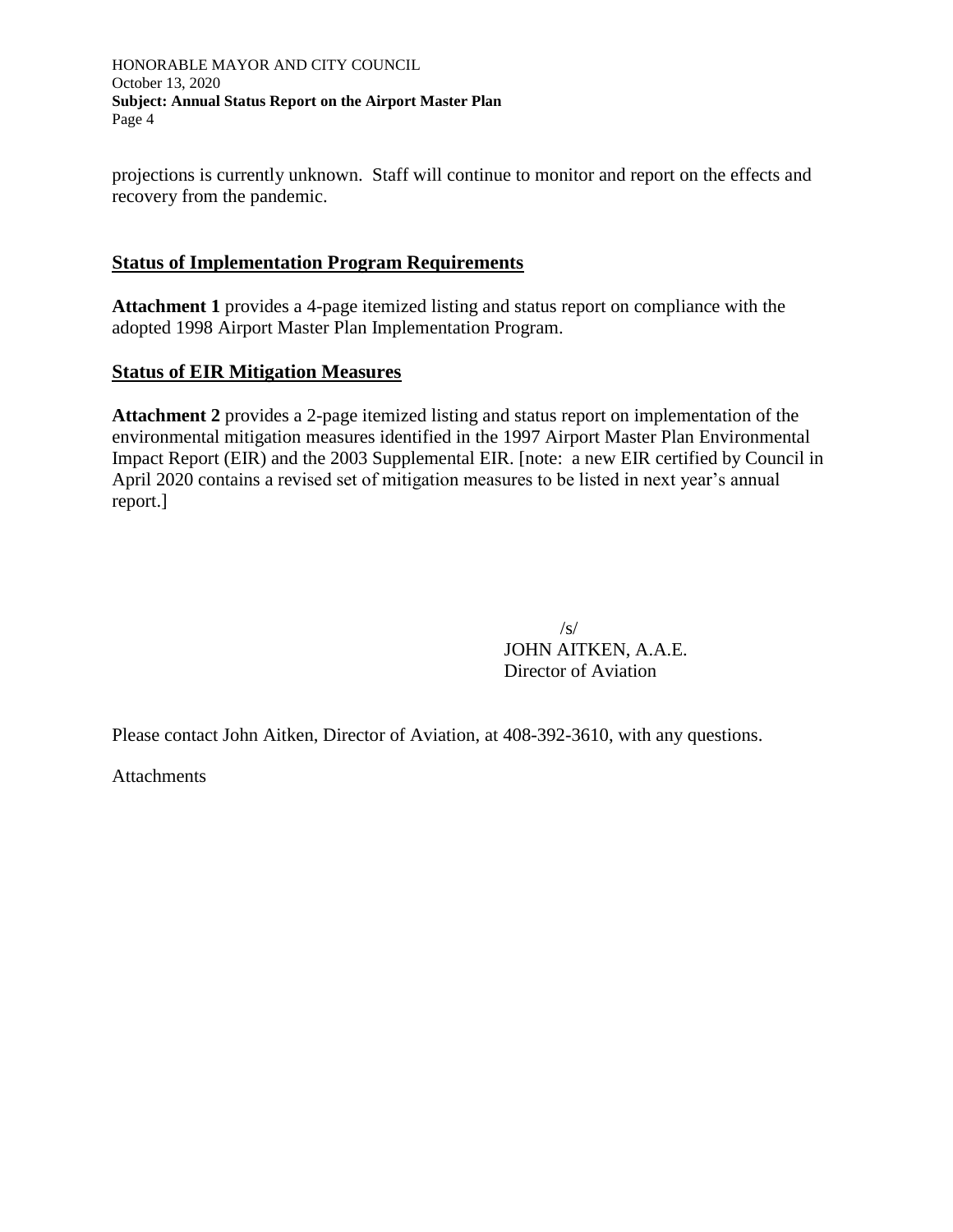## **ATTACHMENT 1**

## **Airport Master Plan Implementation Program Status Report for 2019**

#### (Page 1 of 4)

|     | <b>Element</b>                                                                                                                                                                                                                                                                                                                                                                                                                                                                                                                                                   | <b>Status</b>                                                                                                                                                                                            |
|-----|------------------------------------------------------------------------------------------------------------------------------------------------------------------------------------------------------------------------------------------------------------------------------------------------------------------------------------------------------------------------------------------------------------------------------------------------------------------------------------------------------------------------------------------------------------------|----------------------------------------------------------------------------------------------------------------------------------------------------------------------------------------------------------|
| 1.  | All Airport capital projects to be consistent with the Master Plan.<br>[SJMC Section 25.04.210]                                                                                                                                                                                                                                                                                                                                                                                                                                                                  | Ongoing.                                                                                                                                                                                                 |
| 2.  | Facility limitations: 40 air carrier gates; 12,700 public parking<br>spaces; terminal building space and rental car ready/return spaces<br>restricted to #s in current Master Plan. [SJMC Section 25.04.300]                                                                                                                                                                                                                                                                                                                                                     | Ongoing.                                                                                                                                                                                                 |
| 3.  | No additional gates until at least year 2000, annual passenger<br>volume exceeds 11.2 million, and transportation prerequisites<br>specified in #10 below are met. [SJMC Section 25.04.310]                                                                                                                                                                                                                                                                                                                                                                      | Completed.                                                                                                                                                                                               |
| 4.  | Construction of Route 87 must be underway prior to new terminal,<br>parking garage, or west side cargo facility construction. [SJMC<br>Section 25.04.330-A]                                                                                                                                                                                                                                                                                                                                                                                                      | Completed.                                                                                                                                                                                               |
| 5.  | All Stage 3 aircraft to be operating at Airport prior to new terminal,<br>public parking garage, or west side cargo facility construction.<br>[SJMC Section 25.04.330-B]                                                                                                                                                                                                                                                                                                                                                                                         | Completed.                                                                                                                                                                                               |
| 6.  | Council to review tenant/airline compliance with Noise Control<br>Program prior to proceeding with new landside facilities for those<br>tenants/airlines. [SJMC Section 25.04.330-C]                                                                                                                                                                                                                                                                                                                                                                             | Ongoing.                                                                                                                                                                                                 |
| 7.  | Council to review Airport activity levels with forecasts and EIR<br>adequacy prior to proceeding with new terminal, west side cargo, or<br>general aviation facilities. [SJMC Section 25.04.330-D]                                                                                                                                                                                                                                                                                                                                                               | Ongoing.                                                                                                                                                                                                 |
| 8.  | Prior to proceeding with new cargo or general aviation facilities,<br>demonstrate need for such facilities and funding commitment by<br>prospective tenants. [SJMC Section 25.04.330-E]                                                                                                                                                                                                                                                                                                                                                                          | Ongoing.                                                                                                                                                                                                 |
| 9.  | Prior to proceeding with new terminal buildings, conduct review of<br>airline leases and financial commitments in accordance with<br>established City policies. [SJMC Section 25.04.350]                                                                                                                                                                                                                                                                                                                                                                         | Ongoing.                                                                                                                                                                                                 |
| 10. | Prior to proceeding with construction of a Central Terminal or<br>additional gates, the following transportation projects to be within 3<br>years of completion with funding identified: Route 87 Freeway;<br>added southbound lane on Coleman Ave. at I-880; and improvement<br>at 3 Airport entrances to specified levels of service. Funding source<br>for a rail or fixed guideway connection between Airport and light<br>rail or Caltrain station also to be identified. Voter approval required<br>to modify these requirements. [SJMC Section 25.04.410] | Completed.                                                                                                                                                                                               |
| 11. | City Manager and Director to meet at least annually with all tenant<br>airlines to seek compliance with the Noise Control Program,<br>including voluntary minimization of curfew-compliant operations,<br>avoiding published departure/arrival times within curfew hours,<br>complete/accurate reporting of reasons for curfew period operations,<br>and adhering to FAA-designated approach paths. Airport to prepare<br>an annual report on airline compliance and good faith efforts.<br>[SJMC Section 25.04.510]                                             | Ongoing.<br>[general airline meeting on<br>Noise Control Program held<br>$3/13/19$ ; airline compliance &<br>good faith effort report for 2019<br>submitted to Council as a<br>separate Info Memorandum] |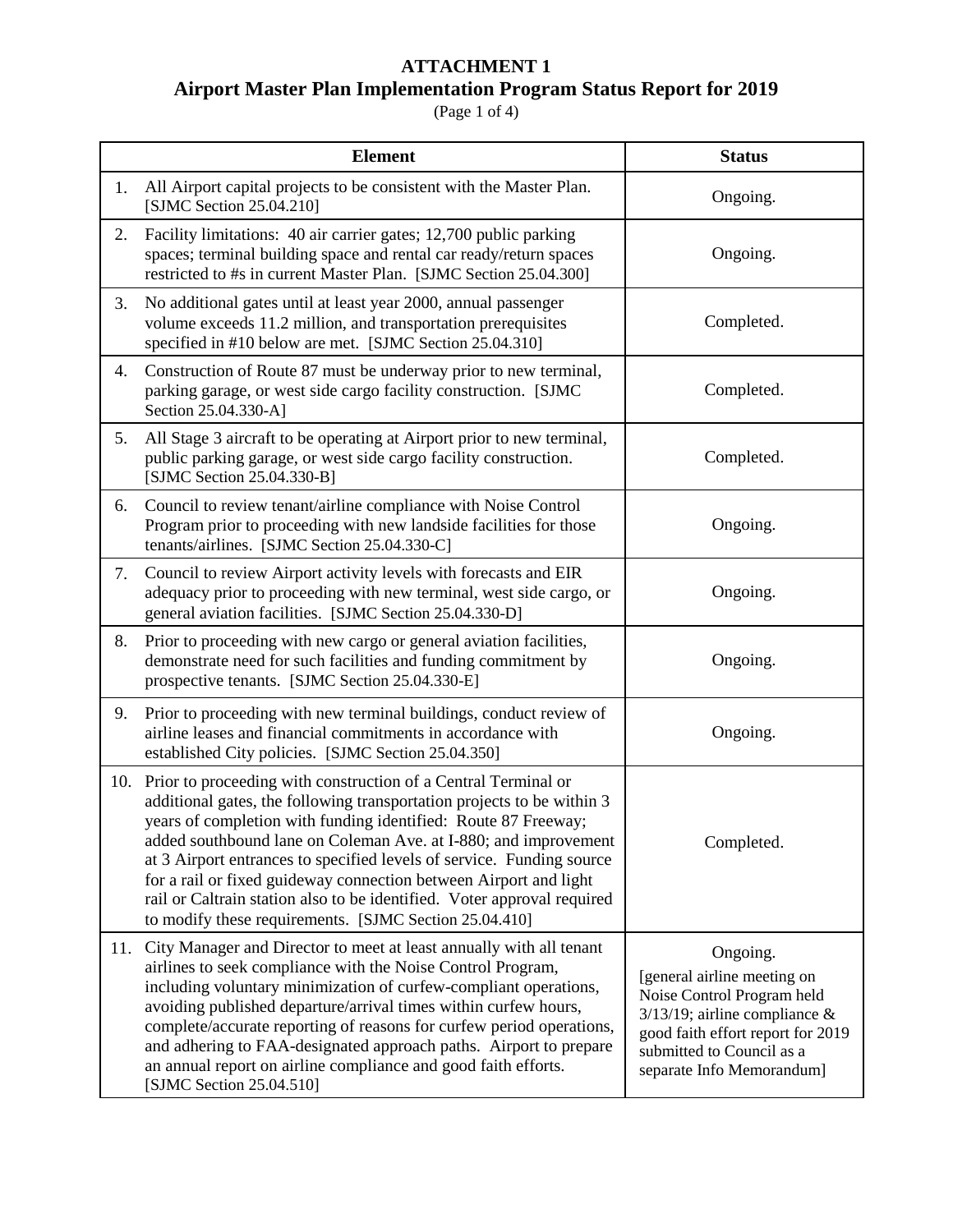### **Attachment 1. Airport Master Plan Implementation Program Status Report for 2019** (Page 2 of 4)

|     | <b>Element</b>                                                                                                                                                                                                                                                                                                           | <b>Status</b>                                                               |
|-----|--------------------------------------------------------------------------------------------------------------------------------------------------------------------------------------------------------------------------------------------------------------------------------------------------------------------------|-----------------------------------------------------------------------------|
| 12. | City to continue to require Noise Control Program compliance in<br>airline agreements and seek enforcement provisions in agreements<br>for new facilities. [SJMC Section 25.04.530]                                                                                                                                      | Ongoing.                                                                    |
| 13. | Any proposed modification to the Noise Control Program requires<br>appropriate CEQA, Master Plan, public and FAA review. [SJMC<br>Section 25.04.550]                                                                                                                                                                     | Ongoing.                                                                    |
| 14. | Airport to continue engine run-up monitoring and reporting. If high<br>power run-ups average more than 3 per month during curfew hours<br>over any 12-month period, report to Council and initiate a run-up<br>enclosure facility project. [SJMC Section 25.04.570]                                                      | Ongoing.<br>[21 high power run-ups occurred<br>during curfew hours in 2019] |
| 15. | Airport to institute and maintain procedures for substantiating the<br>reasons for curfew intrusions. [SJMC Section 25.04.590]                                                                                                                                                                                           | Completed/ongoing.                                                          |
| 16. | City to establish a monitoring committee to review curfew<br>intrusions on a quarterly basis, issue a report to Council, and make<br>referrals to City Attorney if non-compliant operations by a single<br>operator are deemed excessive. [SJMC Section 25.04.610]                                                       | Completed.<br>[requirement repealed in 2013<br>by Ordinance 29250]          |
|     | 17. Acoustical treatment of homes in projected 2010 65 CNEL to be<br>completed prior to development of a new terminal, west side cargo,<br>or public parking garage facility. [SJMC Section 25.04.710-A]                                                                                                                 | Completed.                                                                  |
| 18. | Acoustical treatment of homes in the 1994 65 CNEL to be<br>completed in 2000. [SJMC Section 25.04.710-B]                                                                                                                                                                                                                 | Completed.                                                                  |
| 19. | Complete acoustical treatment of homes in projected 60-65 CNEL<br>areas identified in Master Plan EIR as significantly impacted, if<br>determined to be eligible for treatment, by 2005. [SJMC Section<br>25.04.710-C]                                                                                                   | Completed.                                                                  |
| 20. | Establish a supplemental noise attenuation program, on a request<br>basis, for homes in projected 60-65 CNEL areas not identified in<br>Master Plan EIR as significantly impacted, and complete program<br>for homes determined to be eligible by 2005, with program available<br>through 2010. [SJMC Section 25.04.730] | Completed.                                                                  |
|     | 21. Conduct a supplemental noise attenuation program, on a request<br>basis, for schools in projected 60 CNEL. [SJMC Section 25.04.750]                                                                                                                                                                                  | Completed.                                                                  |
| 22. | Monitor 60 and 65 CNEL after 2000 for comparison with EIR<br>projections and apply noise attenuation programs to the larger of the<br>impact areas. [SJMC Section 25.04.770]                                                                                                                                             | Completed.                                                                  |
| 23. | Director authorized to issue certain contracts and change orders for<br>the noise attenuation program, and to accept or amend avigation<br>easements. [SJMC Sections 25.04.790, 25.04.810, 25.04.830]                                                                                                                    | Completed/ongoing.                                                          |
| 24. | If peak hour aircraft operations exceed 130 operations, prepare<br>report to Council for consideration of operational restrictions.<br>[SJMC Section 25.04.900]                                                                                                                                                          | Ongoing.                                                                    |
|     | 25. 2/3 Council approval required for any airfield expansion allowing<br>for simultaneous instrument operations. [SJMC Section 25.04.910]                                                                                                                                                                                | Ongoing.                                                                    |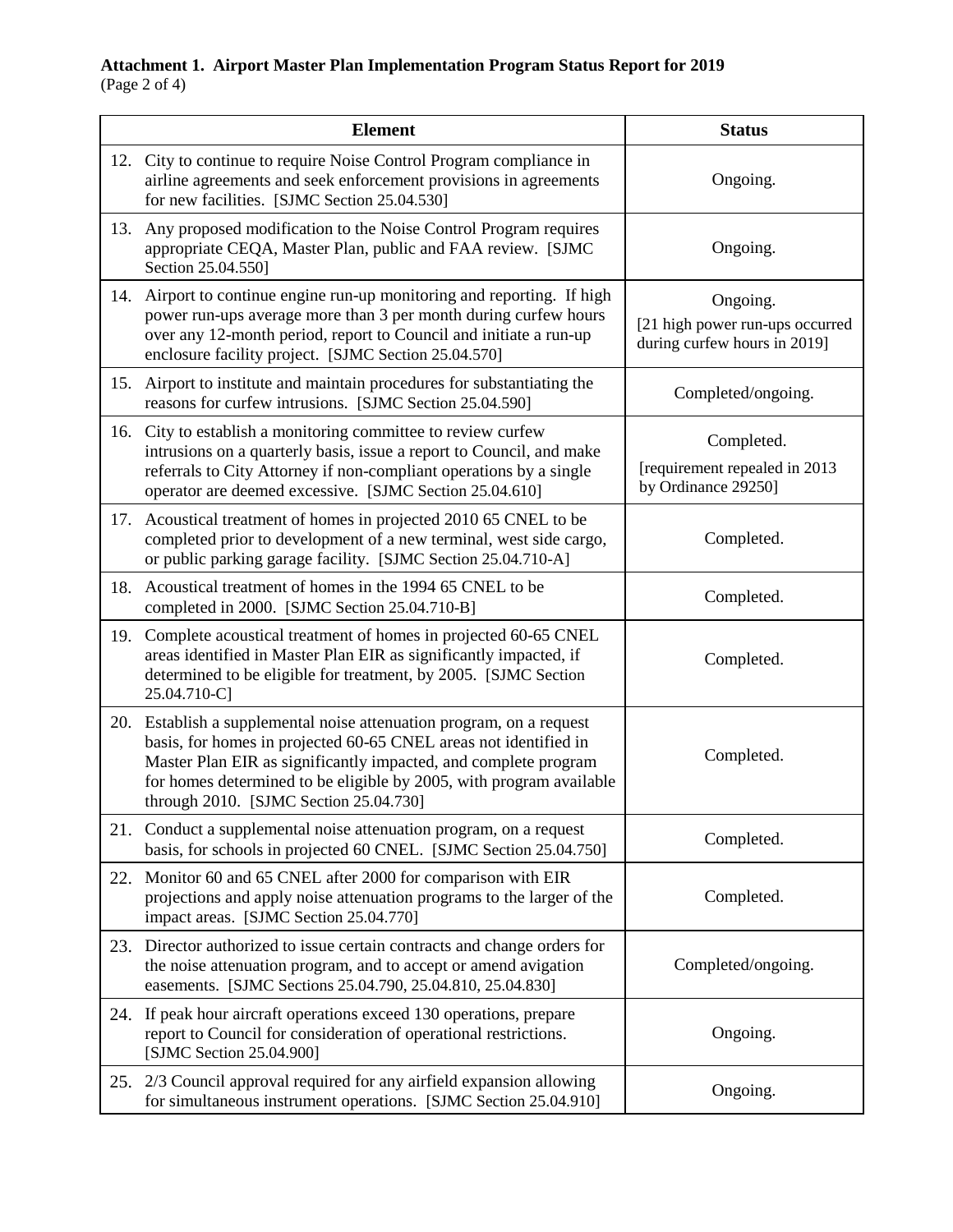### **Attachment 1. Airport Master Plan Implementation Program Status Report for 2019** (Page 3 of 4)

|     | <b>Element</b>                                                                                                                                                                                                                                                                                                                                                             | <b>Status</b>                                                                                                   |
|-----|----------------------------------------------------------------------------------------------------------------------------------------------------------------------------------------------------------------------------------------------------------------------------------------------------------------------------------------------------------------------------|-----------------------------------------------------------------------------------------------------------------|
| 26. | Develop an Airport Transit Access Master Plan in cooperation with<br>VTA, including a goal of 15% of Airport trips by transit by 2005<br>and with a convenient connection to light rail and Caltrain. [SJMC<br>Section 25.04.1100]                                                                                                                                         | Completed.                                                                                                      |
| 27. | City to participate with other agencies in developing solutions to<br>Airport area intersection and freeway traffic deficiencies. [SJMC<br>Section 25.04.1110-A]                                                                                                                                                                                                           | Completed/ongoing.                                                                                              |
| 28. | City Manager to report to Council on road improvement plans prior<br>to approval of new terminal or west side cargo facilities. [SJMC<br>Section 25.04.1110-B]                                                                                                                                                                                                             | Ongoing.                                                                                                        |
| 29. | Prepare an annual Master Plan evaluation report for Council.<br>[SJMC Section 25.04.1210]                                                                                                                                                                                                                                                                                  | Ongoing.                                                                                                        |
|     | 30. Establish FAA Tower Order requiring jet departures to begin from<br>end of extended runways except for emergencies. [Resolution]<br>67947, Section 11                                                                                                                                                                                                                  | Completed/ongoing.                                                                                              |
| 31. | City Manager and Director to discuss with the County and FAA the<br>use of Airport funds to assist in relocation of general aviation<br>aircraft to Reid-Hillview, including construction of hangars and an<br>acoustical treatment program. [Resolution 67947, Section 2]                                                                                                 | Not pursued.                                                                                                    |
| 32. | Mayor, City Manager, and Director to begin working with other<br>agencies within 90 days to formulate a County-wide aviation plan<br>including Reid-Hillview and Moffett. [Resolution 67947, Section 3]                                                                                                                                                                    | Not pursued.                                                                                                    |
| 33. | City Manager and City Attorney to negotiate a master project labor<br>agreement with the Building & Construction Trades Council for<br>specified Phase 2 projects. [Resolution 67947, Section 4]                                                                                                                                                                           | Completed/ongoing.                                                                                              |
| 34. | City to encourage federal legislation to phase out noisier Stage 3<br>aircraft between the years 2000 and 2005, and encourage airlines to<br>use quietest Stage 3 aircraft at the Airport, particularly in the time<br>period surrounding the curfew hours. [Resolution 67947, Section 5]                                                                                  | Completed/ongoing.                                                                                              |
| 35. | Director to pursue a funding eligibility determination from the FAA<br>for acoustical treatment of homes within projected 60-65 CNEL<br>without regard to interior noise level standards. If not eligible,<br>Director to consider and report to City Manager on use of local<br>Airport funds for a loan program for the same purposes. [Resolution]<br>67947, Section 6] | Completed.                                                                                                      |
| 36. | Airport to complete monthly noise reports within 60 days of<br>reporting month, and to complete quarterly noise reports in a timely<br>manner (objective of 60 days of reporting quarter). [Resolution<br>67947, Section 7-A]                                                                                                                                              | Ongoing.<br>[monthly noise reports replaced<br>in 2011 by monthly website<br>summaries per Resolution<br>757811 |
| 37. | City Manager or Director to notify and discuss non-compliant<br>curfew operations under the Noise Control Program with aircraft<br>operators after the first occurrence. [Resolution 67947, Section 7-B]                                                                                                                                                                   | Ongoing.<br>[curfew ordinance]                                                                                  |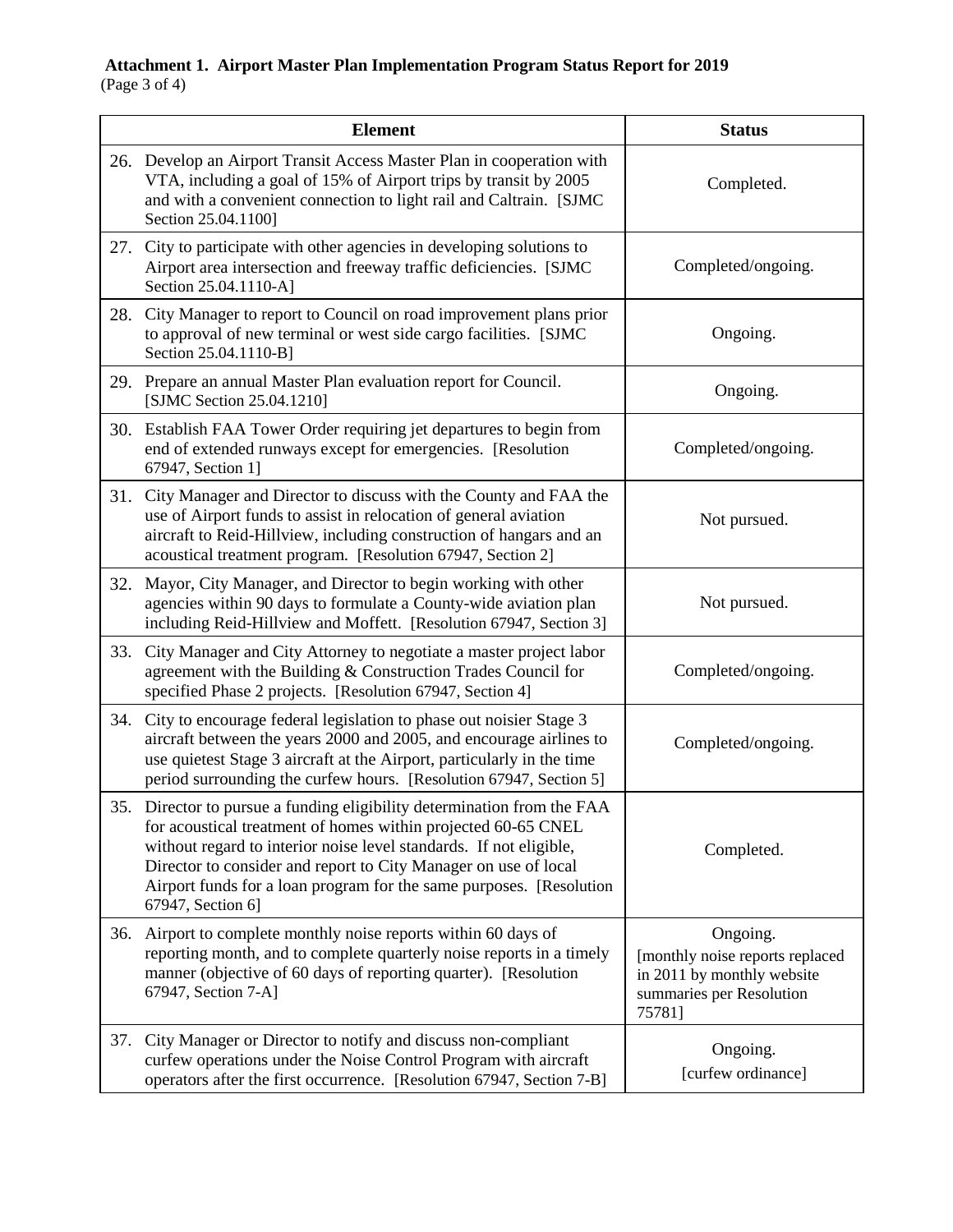### **Attachment 1. Airport Master Plan Implementation Program Status Report for 2019** (Page 4 of 4)

|     | <b>Element</b>                                                                                                                                                                                                                                                                        | <b>Status</b>                  |
|-----|---------------------------------------------------------------------------------------------------------------------------------------------------------------------------------------------------------------------------------------------------------------------------------------|--------------------------------|
|     | 38. Director and City Attorney to develop guidelines for referral of non-<br>compliant curfew operations under the Noise Control Program for<br>legal action. Attorney authorized to file actions seeking compliance<br>with Noise Control Program. [Resolution 67947, Section 7-C/D] | Ongoing.<br>[curfew ordinance] |
| 39. | Airport to prepare an analysis of noise monitoring system locations<br>and report to Council within one year with a recommended plan for<br>additional noise monitors. [Resolution 67947, Section 8]                                                                                  | Completed.                     |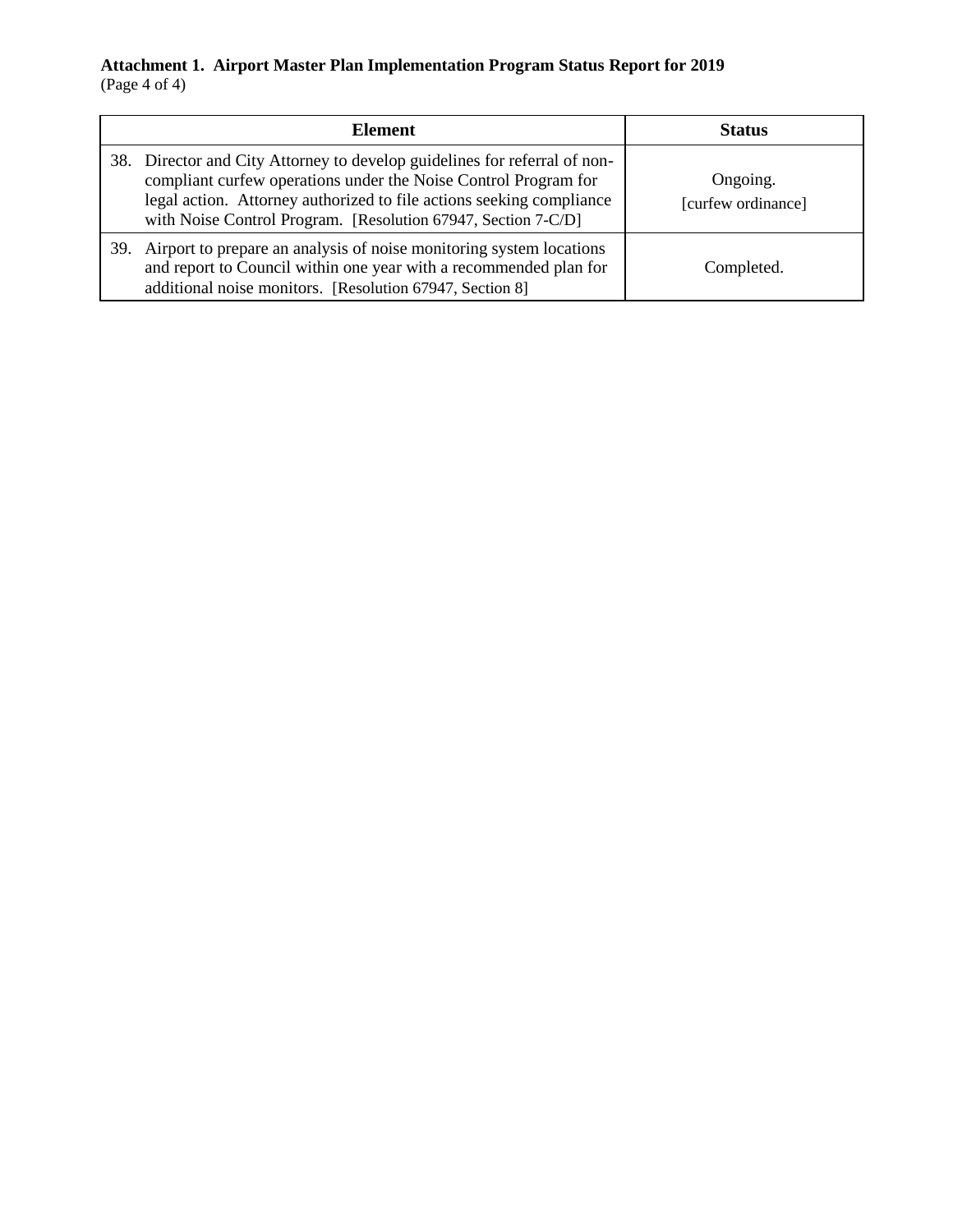## **ATTACHMENT 2**

# **Airport Master Plan EIR Mitigation Program Status Report for 2019**

 $(Page 1 of 2)$ 

|     | <b>Mitigation Measure</b>                                                                                                                                                                                                      | <b>Status</b>                                                                             |
|-----|--------------------------------------------------------------------------------------------------------------------------------------------------------------------------------------------------------------------------------|-------------------------------------------------------------------------------------------|
| 1.  | [Traffic] Prohibit left turns from Martin Ave. into interim west side<br>public/employee parking lot.                                                                                                                          | Impact eliminated in 2010 with<br>relocation of parking to east<br>side as part of TAIP.  |
| 2.  | [Traffic] Restripe westbound Brokaw Rd. at Coleman Ave. to allow<br>one left turn-only lane and one left/through/right turn lane.                                                                                              | Completed.                                                                                |
| 3.  | [Traffic] Add third left turn lane from southbound Central<br>Expressway at De La Cruz Blvd.                                                                                                                                   | Completed.                                                                                |
| 4.  | [Traffic] Add second left turn lane from southbound Coleman Ave.<br>at Airport Blvd.                                                                                                                                           | Completed.                                                                                |
| 5.  | [Traffic] Add third through lane on westbound Brokaw Rd. at N.<br>First St.                                                                                                                                                    | Not yet applicable.                                                                       |
| 6.  | [Traffic] Add additional northbound and southbound through lanes<br>on Airport Blvd. at Airport Pkwy.                                                                                                                          | Impact eliminated in 2003 by<br>reconfigured Airport Blvd./<br>Terminal Dr. one-way loop. |
| 7.  | [Traffic] Add third left turn lane on northbound Airport Blvd. at<br>north Terminal Dr. connection.                                                                                                                            | Impact eliminated in 2010 by<br>TAIP Terminal A bypass loop.                              |
| 8.  | [Traffic] Add third through lane on eastbound Old Bayshore Hwy.<br>at N. First St.                                                                                                                                             | Not yet applicable.                                                                       |
| 9.  | [Traffic] Restripe southbound N. First St. at Skyport Dr. to allow<br>two through lanes and one right turn-only lane.                                                                                                          | Not yet applicable.                                                                       |
| 10. | [Traffic/Air Quality] Develop and implement a Transportation<br>System Management (TSM) Program as described in EIR.                                                                                                           | Completed/ongoing.                                                                        |
| 11. | [Air Quality] Develop/implement a pollutant emissions abatement<br>program during construction.                                                                                                                                | Ongoing.                                                                                  |
| 12. | [Air Quality] Comply, and ensure tenant compliance, with all<br>BAAQMD requirements for stationary emissions facilities.                                                                                                       | Ongoing.                                                                                  |
| 13. | [Air Quality] Inform van/shuttle, rental car, and air cargo truck fleet<br>operators that regularly serve SJC of City policy encouraging<br>conversion of vehicles to alternative fuels.                                       | Completed/ongoing.                                                                        |
| 14. | [Air Quality] Inform airlines that City supports single or reduced<br>engine taxiing to extent that it would provide air quality benefits and<br>is determined by the FAA and airline to be a safe and efficient<br>procedure. | Completed.                                                                                |
| 15. | [Noise] Continue implementation of existing Noise Control<br>Program, Acoustical Treatment Program, avigation easement<br>requirements, and noise monitoring system improvements as<br>described in EIR.                       | Completed/ongoing.                                                                        |
| 16. | [Noise] Subject to FAA concurrence, impose the existing<br>restrictions on Rwy. 12R-30L jet takeoffs to Rwy. 12L-30R.                                                                                                          | Completed/ongoing.                                                                        |